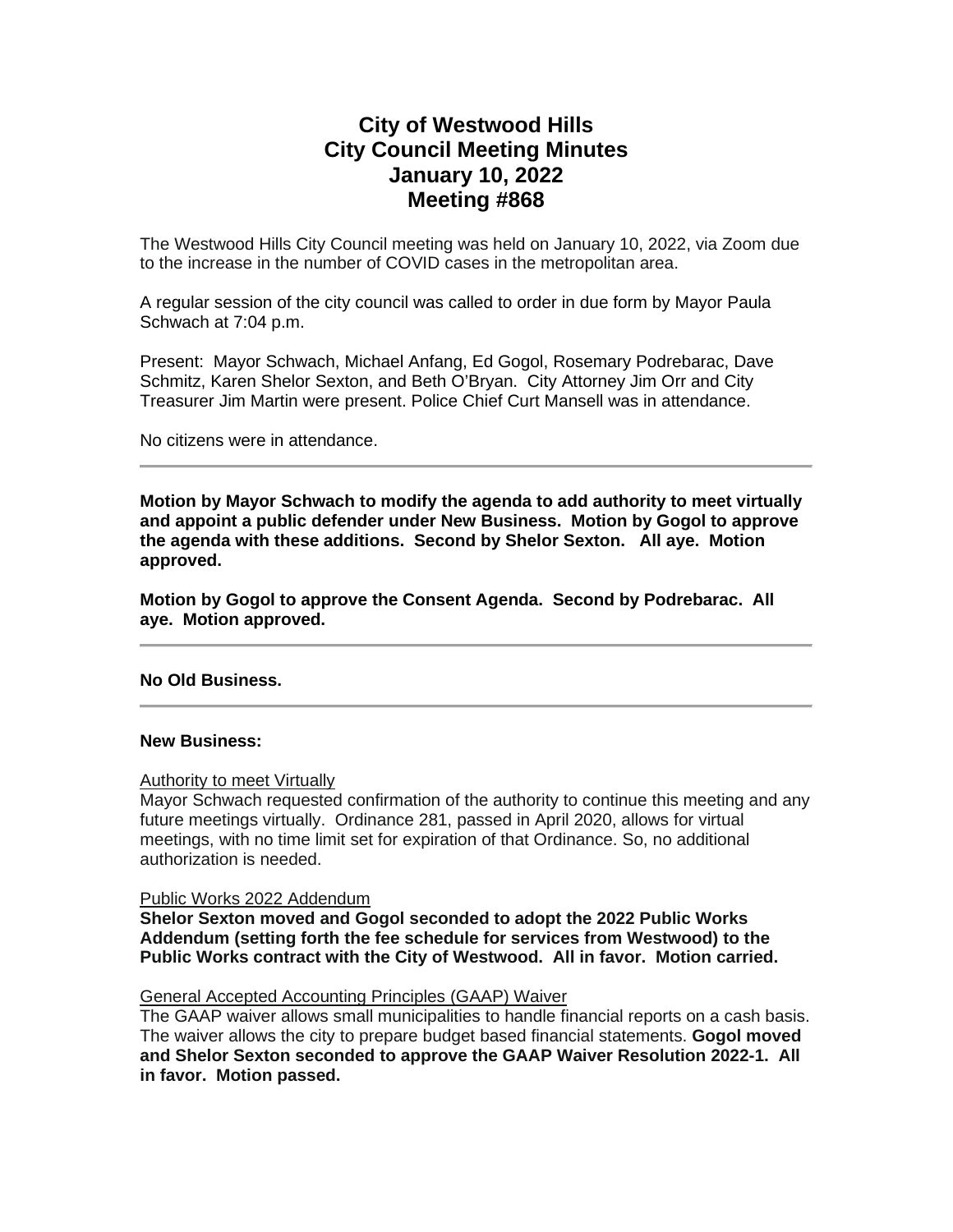### Little Government Relations LLC (LGR) 2022 Contract

Little Government Relations has provided lobbying and legislative information services to Westwood Hills for the past couple of years. **Shelor Sexton moved and Schmitz seconded to enter into the 2022 contract with LGR in the amount of \$400.00. All in favor. Motion carried.**

### State of the Cities

The State of the Cities annual meeting and luncheon hosted by the Northeast Johnson County Chamber is set for January 20, 2022. Schwach and O'Bryan will attend. Councilpersons Gogol, Podrebarac and Schmitz may attend. **Podrebarac moved and Gogol seconded to encumber up to \$140.00 (at \$35 per person) to attend the State of the Cities luncheon. All in favor. Motion carried.** [Note: After the January Council meeting, this annual event has been postponed due to the Omicron Covid spike.]

## Funding Request from APWA KC Metro Chapter

The APWA formed the Sustainable Stormwater Task Force to evaluate opportunities to update and improve regional stormwater design standards (APWA Section 5600), better integrate Section 5600 with the MARC/APWA BMP manual and consider the process for completing this work. This task force was made of 11 municipal members, 11 consultants, and 11 advisory members. After completing its evaluation, the task force provided a list of recommendations, including the need to improve existing stormwater standards. These recommendations were communicated to the APWA membership in 2021 and reviewed by the APWA Executive Committee. The APWA KC Metro Chapter askes that each community consider providing a financial contribution that is in proportion to its population to provide funding to complete the stormwater design standards work required. **Shelor Sexton moved to approve \$400.00 for funding revisions to stormwater design standards to be conducted by the APWA KC Metro Chapter. Gogol seconded. All in favor. Motion passed.**

### National League of Cities (NLC) Membership

All U.S. cities are eligible to participate as members of the National League of Cities. As a member, the City will have access to NLC's resources without limitation. The cost for Westwood Hills to join for 2022 based on city size is \$283.00. **Gogol moved to encumber \$283.00 to join the NLC for 2022. Seconded by Anfang. All in favor. Motion passed.**

### Citizen Inquiry about a Walk Signal at 50th & Rainbow

The citizen request is to install a walk signal light to walk across 50th Street in Westwood Hills (east side of Rainbow Boulevard). Shelor Sexton advised council that this project does not appear to be justified and would be costly to implement with no substantial gain in pedestrian safety.

Chief Mansell provided a few facts regarding the intersection:

Urban planning uses several different street classifications based on the amount of traffic load. Rainbow is an arterial street, and 50th street is a local (or residential) street. Normally, there are no "walk" buttons to cross a residential street.

When there isn't a separate walk signal, pedestrians should revert to the traffic signal for the cars. The traffic signal is defaulted to show green for Rainbow, when no one is using 50th Street from the east or west.

In order to move forward the following steps would need to be taken: